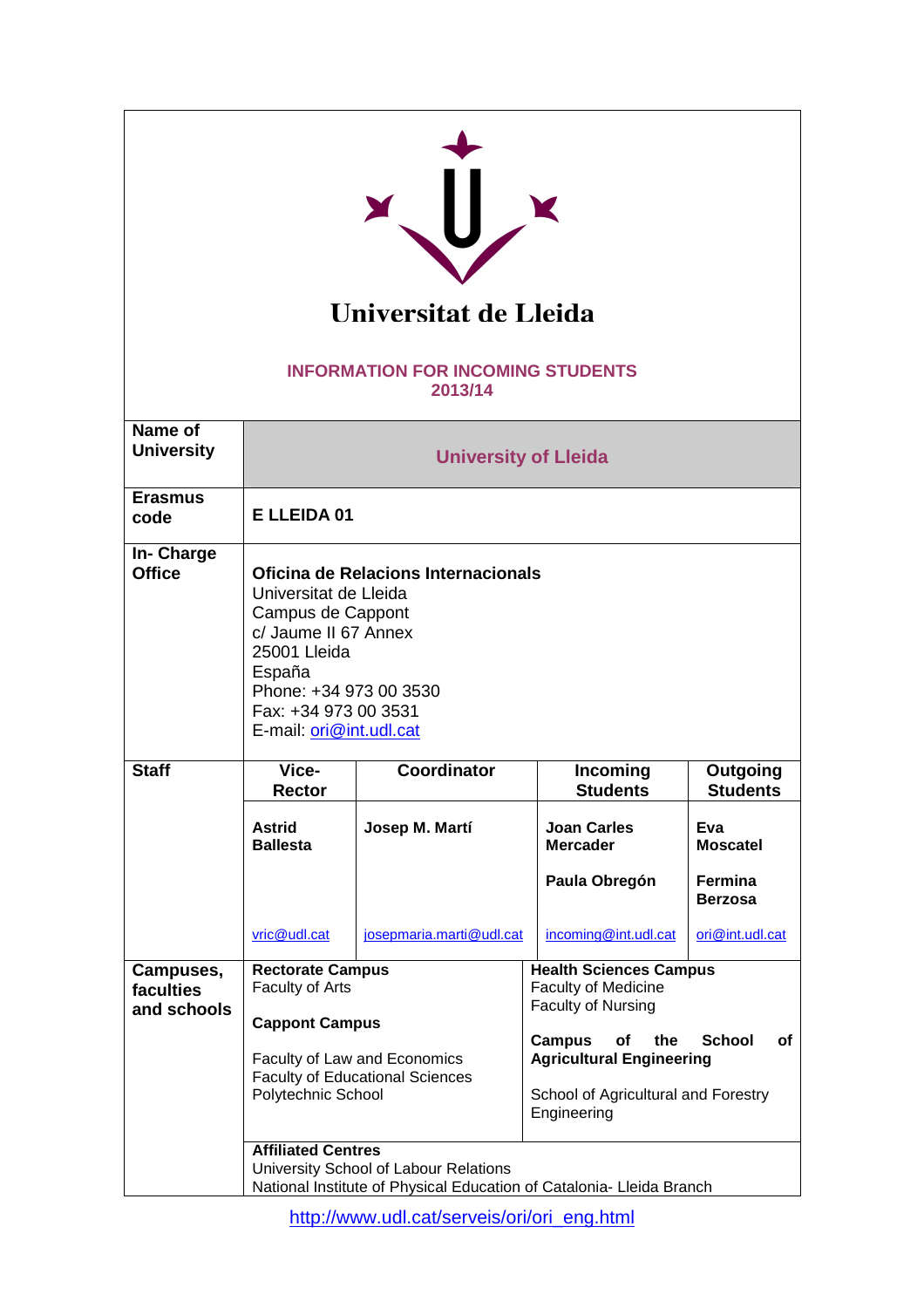| <b>ACADEMIC INFORMATION</b> |                                                                                                                                         |                              |  |  |
|-----------------------------|-----------------------------------------------------------------------------------------------------------------------------------------|------------------------------|--|--|
| <b>Academic</b>             | You can check the academic offer of the University of Lleida in the following                                                           |                              |  |  |
| offer                       | link                                                                                                                                    |                              |  |  |
|                             | http://www.udl.cat/en/studies/studies_all.html                                                                                          |                              |  |  |
| <b>Academic</b>             | You can check the academic offer in English of the University of Lleida in the                                                          |                              |  |  |
| offer in                    | following link                                                                                                                          |                              |  |  |
| <b>English</b>              | http://www.etsea.udl.cat/en/mobility/Subject_En.html                                                                                    |                              |  |  |
| <b>Academic</b>             | First semester 2013-14                                                                                                                  |                              |  |  |
| <b>Calendar</b>             | Welcome activities: from 28/08/13 to 10/09/13                                                                                           |                              |  |  |
|                             | Christmas break from 21/12/13 to 06/01/14                                                                                               |                              |  |  |
|                             | Lessons and exams: from 16/09/13 to 07/02/14                                                                                            |                              |  |  |
|                             | Second semester 2013-14                                                                                                                 |                              |  |  |
|                             | Welcome activities: (provisional): from 27/01/14 to 07/02/14                                                                            |                              |  |  |
|                             | Easter break: from 22/03/14 to 31/03/14                                                                                                 |                              |  |  |
|                             | Lessons and exams: from 10/02/14 to 27/06/14                                                                                            |                              |  |  |
|                             | Optional exams period:                                                                                                                  |                              |  |  |
|                             | Optional 1st and 2nd terms exams: from 30/06/14 to 11/07/14                                                                             |                              |  |  |
| <b>Teaching</b>             | The teaching languages in the University of Lleida are Catalan, Spanish and                                                             |                              |  |  |
| languages                   | English.                                                                                                                                |                              |  |  |
|                             | Catalan is the official language at the UdL. The linguistic policy regulation of                                                        |                              |  |  |
|                             | the University of Lleida establishes that Catalan, Spanish and English are the<br>working languages in the UdL.                         |                              |  |  |
|                             | Teaching staff decides the language of instruction. The language must be                                                                |                              |  |  |
|                             | previously announced.                                                                                                                   |                              |  |  |
|                             | Nevertheless, students have the right to use the language they prefer but this<br>one must be announced at the beginning of the course. |                              |  |  |
|                             |                                                                                                                                         |                              |  |  |
| <b>Credits</b>              | 1 credit ECTS is equivalent to 25hs of student work. A whole semester is<br>equivalent to 30 ECTS.                                      |                              |  |  |
| Grading                     | Qualification                                                                                                                           | <b>Grading scale over 10</b> |  |  |
| system                      |                                                                                                                                         |                              |  |  |
|                             | Excellent                                                                                                                               | $9 - 10$                     |  |  |
|                             | Good                                                                                                                                    | 7-8.99                       |  |  |
|                             | Pass<br>Fail                                                                                                                            | 5-6.99                       |  |  |
|                             | Exam not taken                                                                                                                          | $0 - 4.99$                   |  |  |
|                             |                                                                                                                                         |                              |  |  |
|                             | <b>Courses without qualifications</b>                                                                                                   |                              |  |  |
|                             | Apte: Pass                                                                                                                              |                              |  |  |
|                             | No apte: Fail                                                                                                                           |                              |  |  |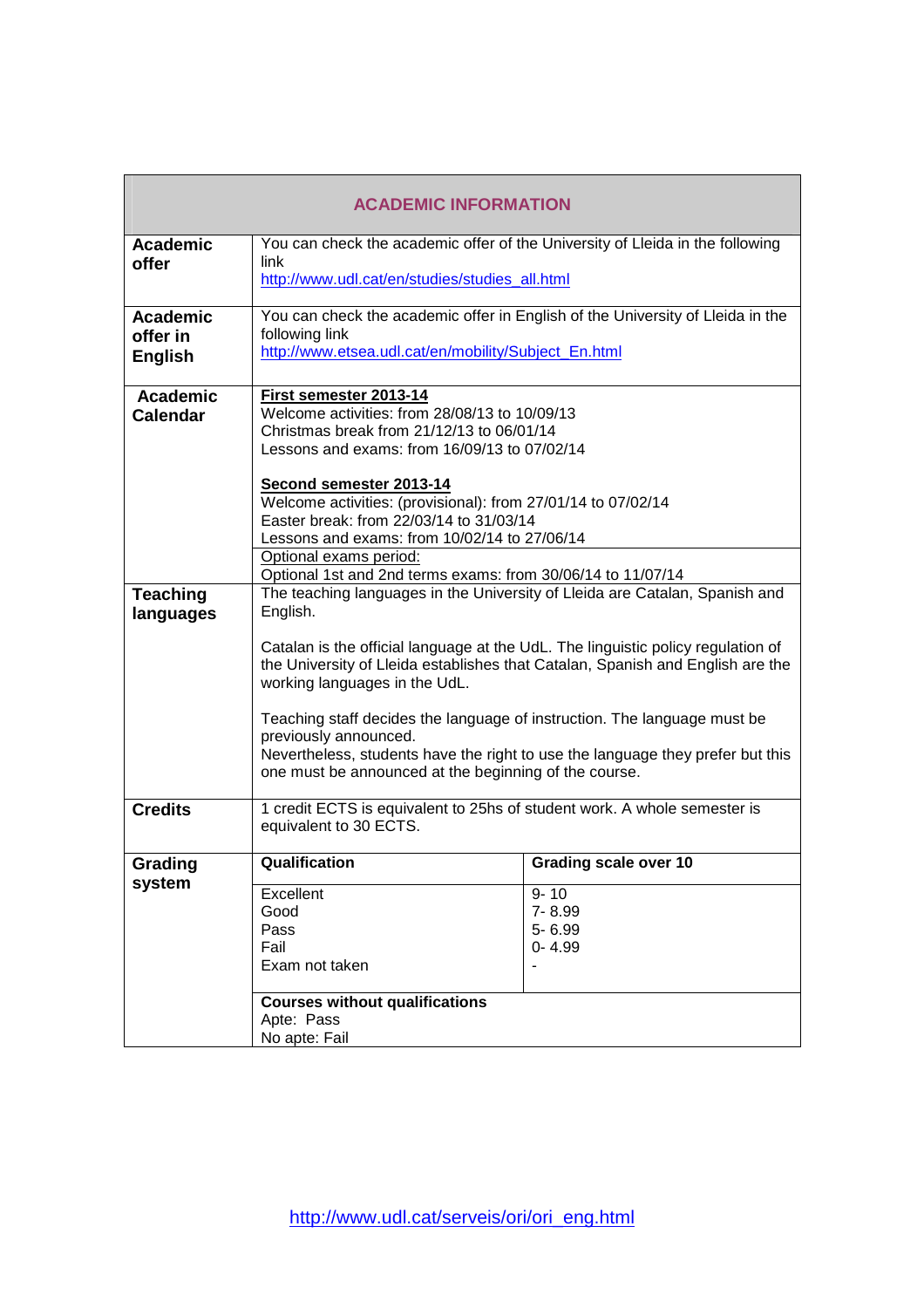| <b>APPLICATION</b>                                                                    |                                                                                                                                                                                                                                                                                                                                                                                                                                                                  |  |  |  |
|---------------------------------------------------------------------------------------|------------------------------------------------------------------------------------------------------------------------------------------------------------------------------------------------------------------------------------------------------------------------------------------------------------------------------------------------------------------------------------------------------------------------------------------------------------------|--|--|--|
| 1. Nomination<br>2. Application form on line<br>3. Sending the required documentation |                                                                                                                                                                                                                                                                                                                                                                                                                                                                  |  |  |  |
| <b>Application</b><br>form on line                                                    | http://www.udl.cat/serveis/ori/estudiantat_estranger/eng/application.ht<br>ml                                                                                                                                                                                                                                                                                                                                                                                    |  |  |  |
| <b>Deadline</b>                                                                       | <b>First semester</b><br>Fill in application form before July 1 <sup>st</sup><br>Sending the required documentation before July 15 <sup>th</sup><br><b>Second semester</b><br>Fill in application form before December 1 <sup>st</sup><br>Sending the required documentation before December 15 <sup>th</sup>                                                                                                                                                    |  |  |  |
| Visa and<br>residence<br>permit                                                       | <b>Visa and entrance in Spain</b><br><b>European Union citizens:</b> with the valid passport and/or the identity<br>card.<br>Non European Union citizens: the International Relations office will<br>ship off the acceptance letter to process the student visa.<br><b>Residence permit:</b><br>You can find information about the residence permit in the following<br>link:<br>http://www.udl.cat/serveis/ori/estudiantat_estranger/eng/infoeng/entry<br>.html |  |  |  |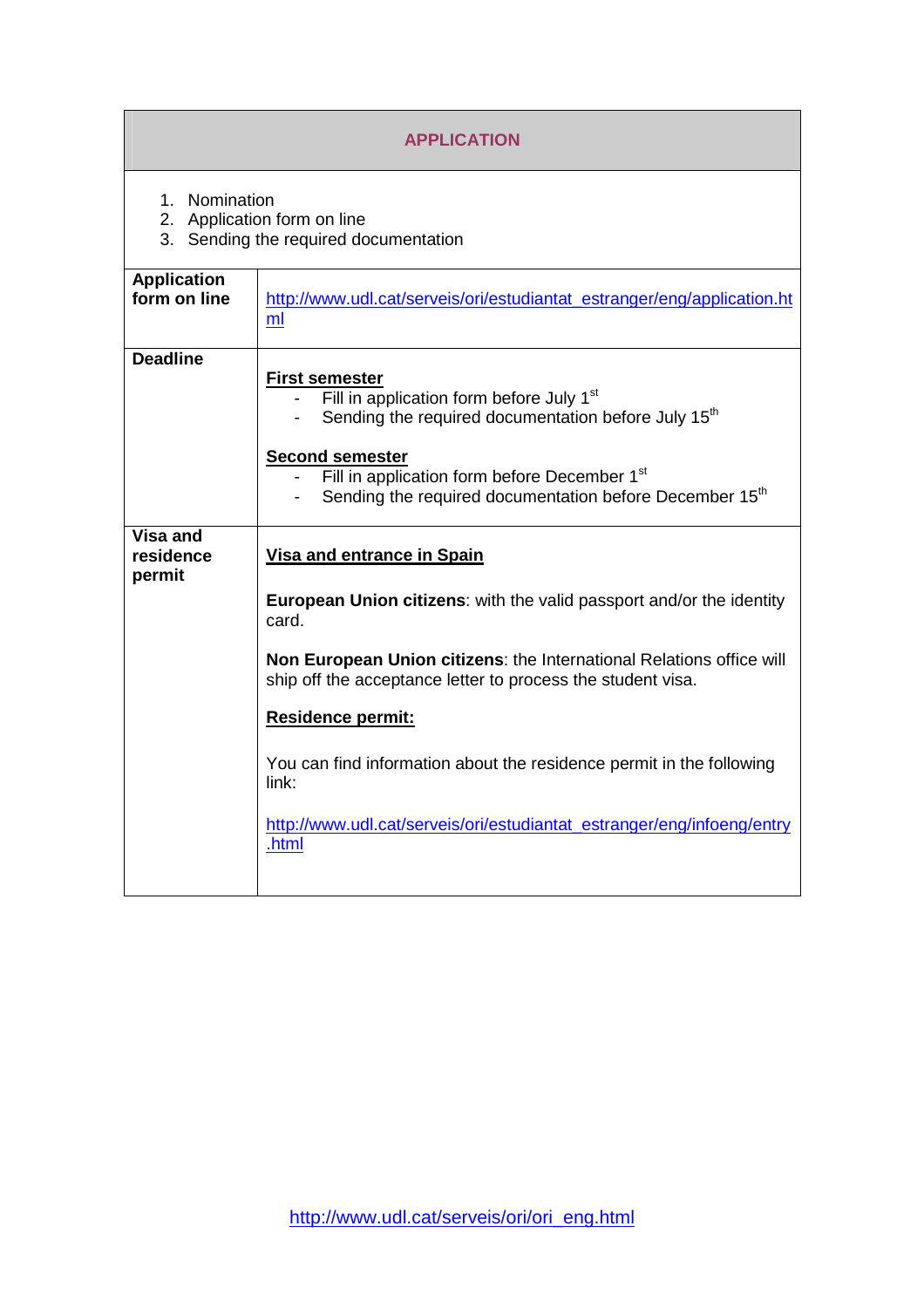| <b>USEFUL INFORMATION</b>    |                                                                                                                                                                                                                                                                                                                                                                      |  |  |
|------------------------------|----------------------------------------------------------------------------------------------------------------------------------------------------------------------------------------------------------------------------------------------------------------------------------------------------------------------------------------------------------------------|--|--|
| How to get to<br>Lleida      | Information about how to get to Lleida can be found in the<br>following link:<br>http://www.udl.cat/serveis/ori/estudiantat_estranger/eng/infoeng/t<br>o.html                                                                                                                                                                                                        |  |  |
| <b>Living in Lleida</b>      | Students will need between 600 € and 700 € per month to face to<br>the expenses of housing and subsistence in Lleida.                                                                                                                                                                                                                                                |  |  |
| <b>Accommodation</b>         | The International Relation office and the University Information<br>and Support Service help students to find accommodation.<br>For more information, please visit:<br>http://www.udl.cat/serveis/ori/estudiantat_estranger/eng/infoeng/a<br>ccommodation.html                                                                                                       |  |  |
| <b>Welcome week</b>          | Students are advised to participate in the Welcome Weeks<br>organized by the International Relations office at the ending of<br>January (second semester) and at the ending of August (first<br>semester).<br>Check the programme of the Welcome Weeks in the following link<br>http://www.udl.cat/serveis/ori/estudiantat_estranger/eng/academi<br>cactivities.html |  |  |
| Language<br><b>courses</b>   | The Language Service offers Catalan courses for incoming<br>students during the Welcome Weeks. Moreover, it offers Spanish,<br>English, French and Occitan courses.<br>For further information about registration procedures, timetables<br>and prices please visit the following link:<br>http://www.udl.cat/serveis/sl/en/information.html                         |  |  |
| <b>Health insurance</b>      | It is mandatory for incoming students to make their own<br>arrangements for travel and health insurance cover the entire<br>period of studies in Lleida. For further information please visit the<br>following link:<br>http://www.udl.cat/serveis/ori/estudiantat_estranger/eng/infoeng/i<br>nsurance.html                                                          |  |  |
| <b>Accident</b><br>insurance | It is mandatory for incoming students to heir the accident<br>insurance when they register at the University of Lleida.                                                                                                                                                                                                                                              |  |  |